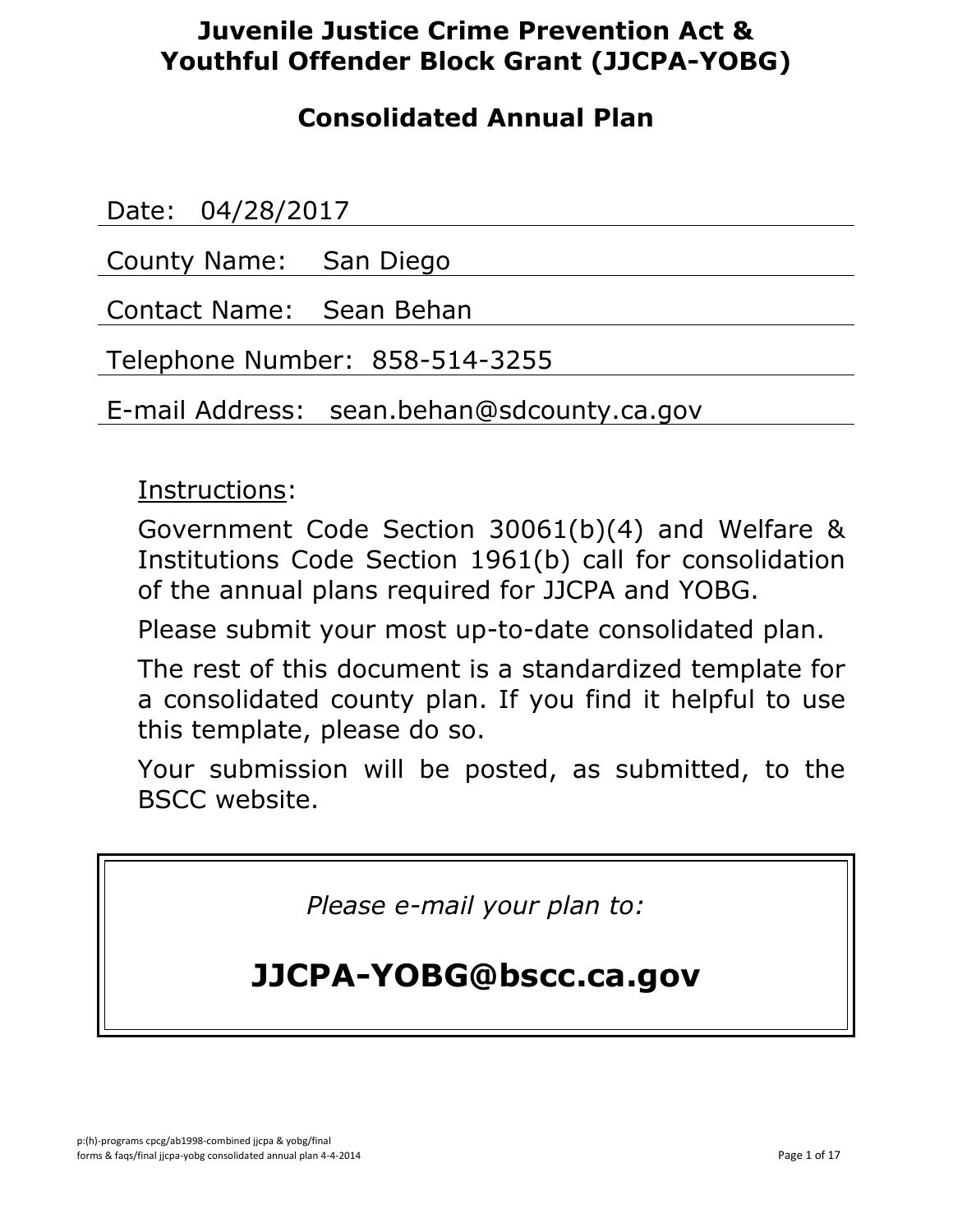## **Juvenile Justice Plan**

Part I. Countywide Service Needs, Priorities and Strategy

- A. Assessment of Existing Services
- B. Identifying and Prioritizing Focus Areas
- C. Juvenile Justice Action Strategy

Part II. Juvenile Justice Crime Prevention Act (JJCPA)

- A. Information Sharing and Data Collection
- B. Funded Programs, Strategies and/or System Enhancements

Part III. Youthful Offender Block Grant (YOBG)

- A. Strategy for Non-707(b) Offenders
- B. Regional Agreements
- C. Funded Programs, Placements, Services, Strategies and/or System **Enhancements**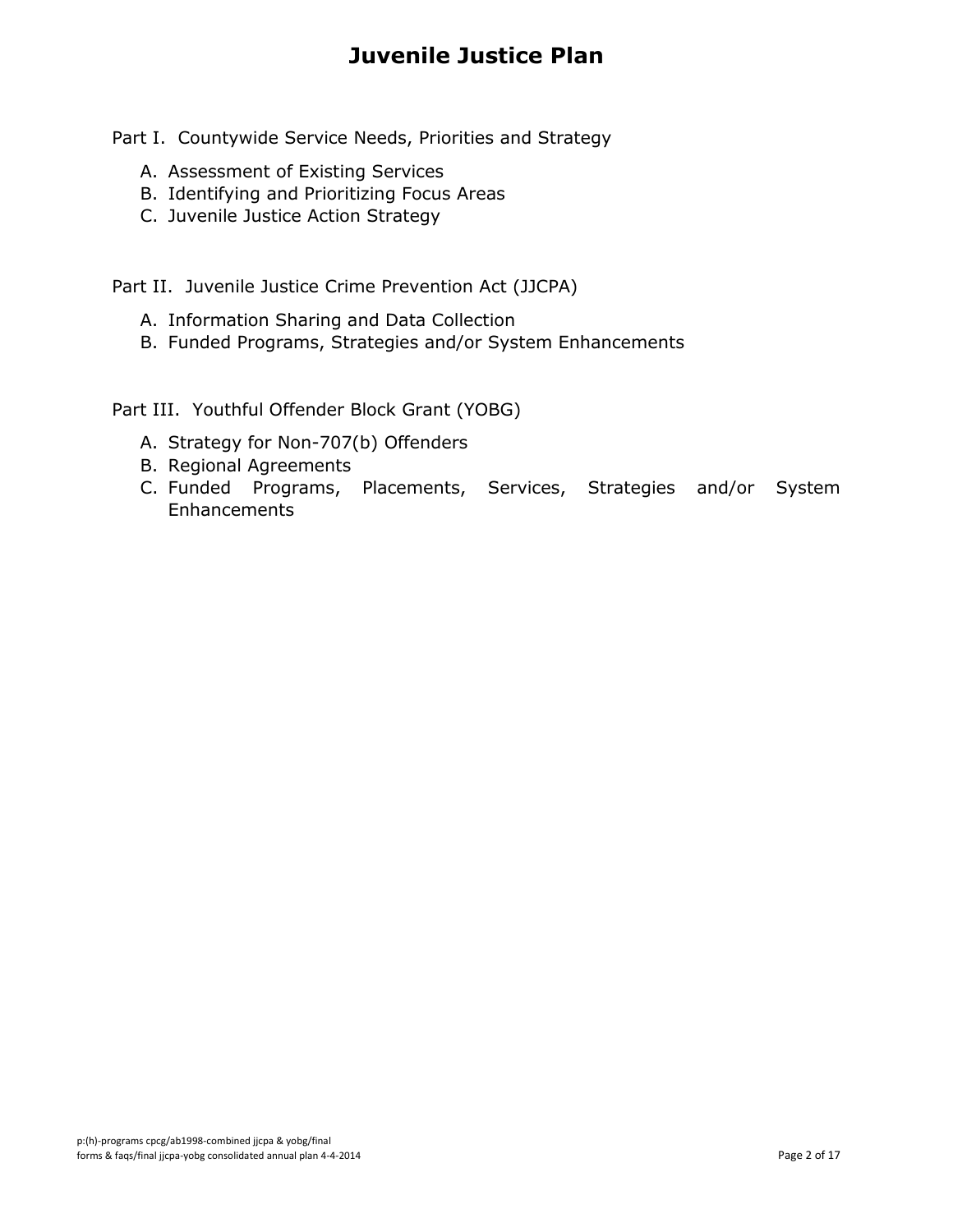#### **Part I. Service Needs, Priorities & Strategy**

*Authority: Government Code Section 30061(b)(4)(A) The multiagency juvenile justice plan shall include, but not be limited to, all of the following components:*

*(i) An assessment of existing law enforcement, probation, education, mental health, health, social services, drug and alcohol, and youth services resources that specifically target at-risk juveniles, juvenile offenders, and their families.*

*(ii) An identification and prioritization of the neighborhoods, schools, and other areas in the community that face a significant public safety risk from juvenile crime, such as gang activity, daylight burglary, late-night robbery, vandalism, truancy, controlled substances sales, firearm-related violence, and juvenile substance abuse and alcohol use.*

*(iii) A local juvenile justice action strategy that provides for a continuum of responses to juvenile crime and delinquency and demonstrates a collaborative and integrated approach for implementing a system of swift, certain, and graduated responses for at-risk youth and juvenile offenders.*

*Government Code Section 30061(b)(4)(B)(ii) Collaborate and integrate services of all the resources set forth in clause (i) of subparagraph (A), to the extent appropriate.*

#### **A. Assessment of Existing Services**

Include here an assessment of existing law enforcement, probation, education, mental health, health, social services, drug and alcohol, and youth services resources that specifically target at-risk juveniles, juvenile offenders, and their families.

Crime rates in San Diego County continue to be at a historic low and arrest rates for juveniles are lower than adults for the second year in a row. Juvenile supervision and institutional populations also continue to be at historic lows due to juvenile prevention and diversion programs. Law enforcement agencies have increased working with community based organizations to keep at-risk youth out of the juvenile justice system. Although numbers continue to decrease, providing evidence-based services is critical because the juveniles remaining in detention display higher-risk behaviors and have more critical mental health and medical needs.

Describe what approach will be used to facilitate collaboration amongst the organizations listed above and support the integration of services.

In San Diego County, the Juvenile Justice Coordinating Council (JJCC) and the Comprehensive Strategy Task Force were developed to strengthen community partnerships to advise and make recommendations to the County Board of Supervisors, state and federal legislators, Juvenile Court, and stakeholders on juvenile justice services and policies. San Diego County's Multi-Agency Plan serves as a blueprint for communities to work together so that local leaders, public and private organizations, schools, community members, and youth can collectively bring about successful strategies and positive systemic change in prevention and early intervention.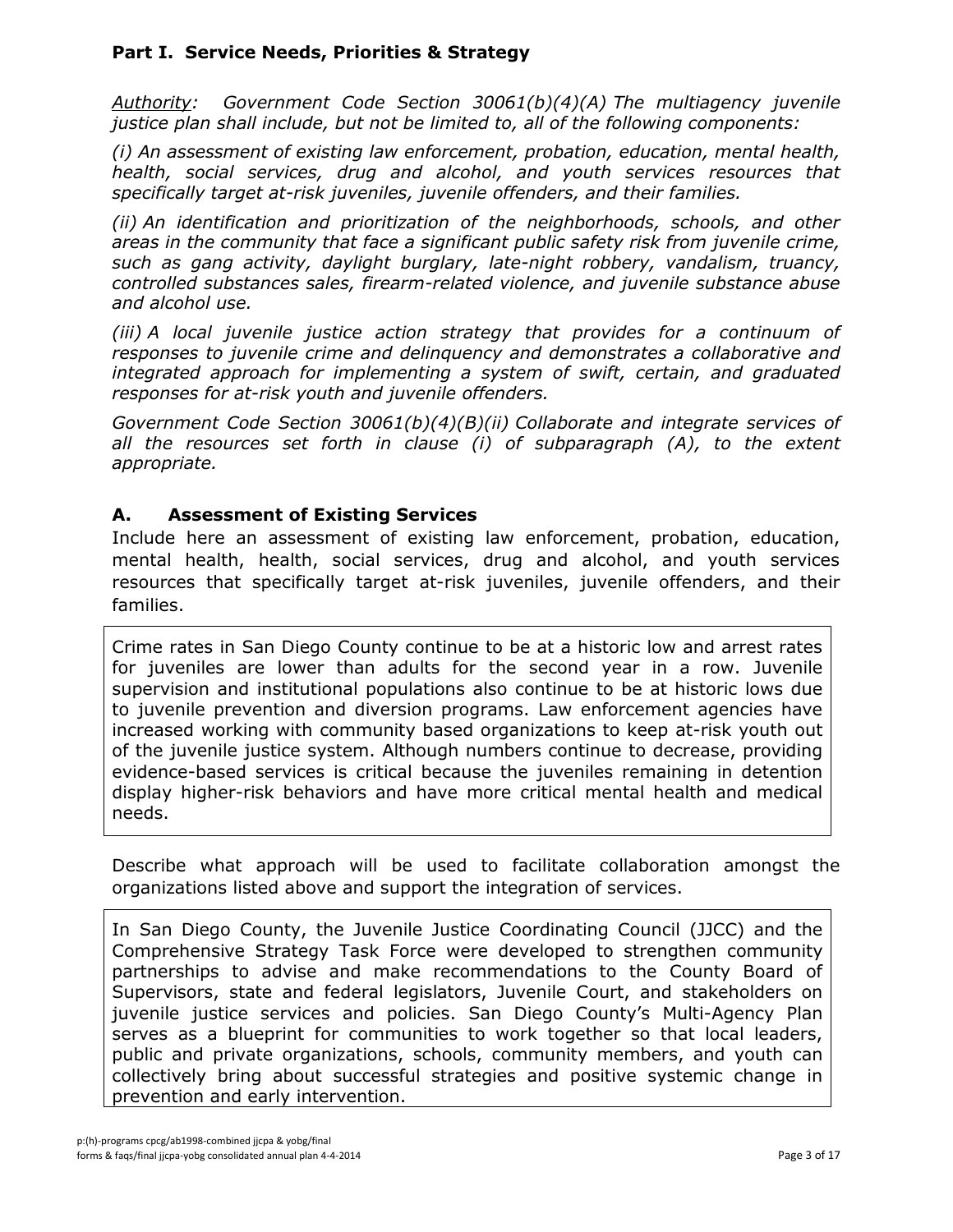### **B. Identifying and Prioritizing Focus Areas**

Identify and prioritize the neighborhoods, schools, and other areas of the county that face the most significant public safety risk from juvenile crime.

Although the County of San Diego is committed to providing a countywide strategy, and does not prioritize one neighborhood, school or region of the County over another, geographic crime data is used to focus services where they are most needed.

### **C. Juvenile Justice Action Strategy**

Describe your county's juvenile justice action strategy. Include an explanation of your county's continuum of responses to juvenile crime and delinquency as well as a description of the approach used to ensure a collaborative and integrated approach for implementing a system of swift, certain, and graduated responses for at-risk youth and juvenile offenders.

The Comprehensive Strategy enables the County of San Diego Probation Department to build effective partnerships and working agreements with multiple levels of government, schools, law enforcement, community organizations, parents and youth. Working with diverse partners allows San Diego to look at all aspects of the juvenile justice system and maintain a coordinated plan that identifies goals and strategies.

Using the Comprehensive Strategy model, the Juvenile Justice Coordinating Council (JJCC) and the Task Force review data, solicit community and provider feedback, examine system and program assessments, and identify service gaps. This enables the JJCC and the Task Force to make ongoing recommendations for policy, program and system improvement. Our Comprehensive Strategy has five focus areas:

Prevention - Building positive services to keep youth from entering the juvenile justice system.

Intervention and Treatment - Providing appropriate and necessary services to reduce recidivism from youth already in the juvenile justice system.

Supervision and Custody – Providing appropriate consequences, as well as safe and secure detention for youth escalating in the system and/or committing serious offenses.

Shared Responsibility – Coming together as a collective team to develop cross system communication, multi-agency partnerships, joint responses, services and policies that support youth no matter through what door they enter.

Collaboration – Working in partnership with government entities and community organizations to maximize resources, eliminate duplication of services, and develop strength-based services to support youth in their communities.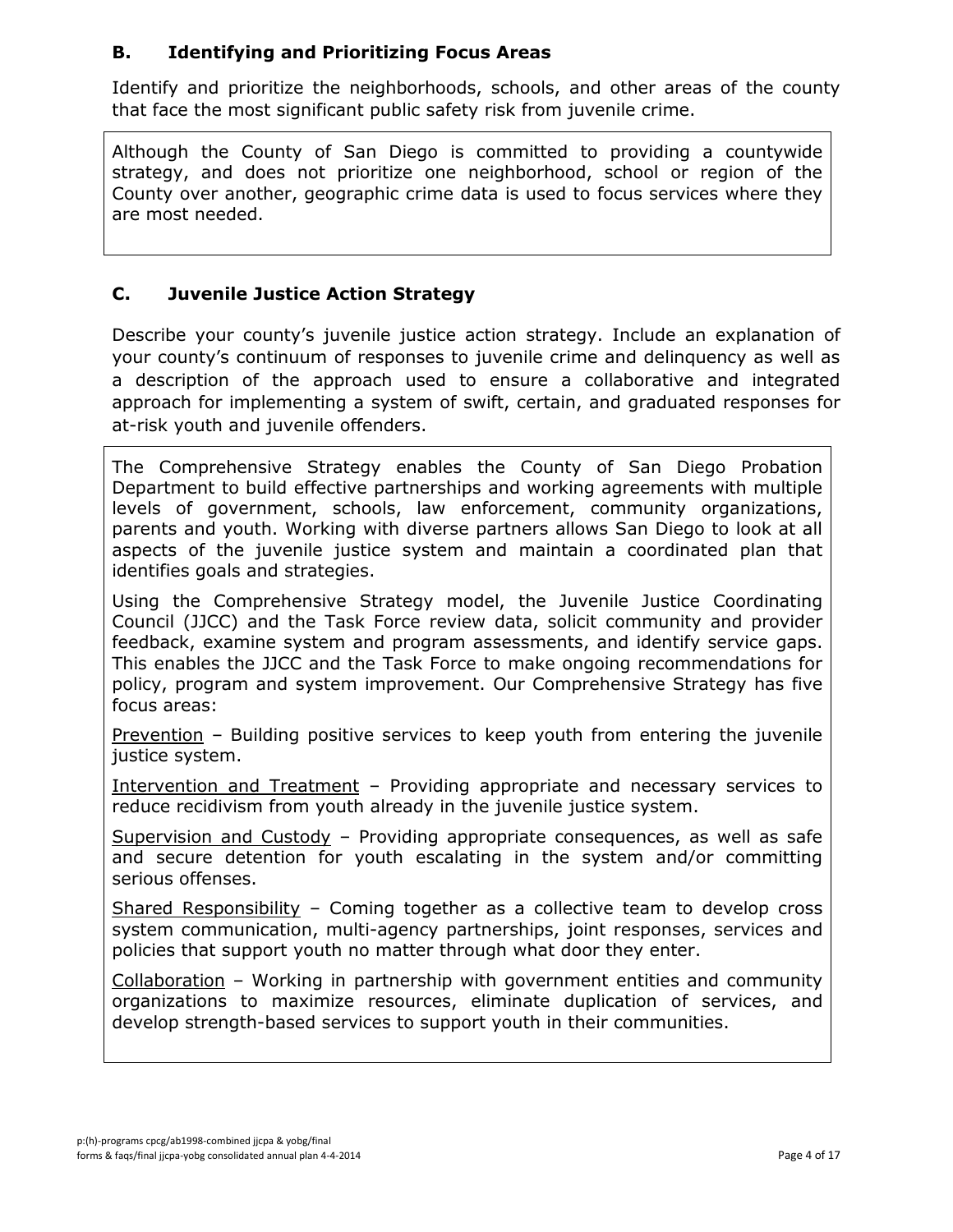## **Part II. Juvenile Justice Crime Prevention Act (JJCPA)**

*Authority: Government Code Section 30061(b)(4)(B) Programs, strategies, and system enhancements proposed to be funded under this chapter shall satisfy all of the following requirements:*

*(i) Be based on programs and approaches that have been demonstrated to be effective in reducing delinquency and addressing juvenile crime for any elements of response to juvenile crime and delinquency, including prevention, intervention, suppression, and incapacitation.*

*(iii) – Employ information sharing systems to ensure that county actions are fully coordinated, and designed to provide data for measuring the success of juvenile justice programs and strategies."*

*Government Code Section 30061(b)(4)(A) The multiagency juvenile justice plan shall include, but not be limited to, all of the following components:*

*(iv) A description of the programs, strategies, or system enhancements that are proposed to be funded pursuant to this subparagraph.*

## **A. Information Sharing and Data**

Describe your information systems and their ability to facilitate the sharing of data across agencies within your county. Describe the data obtained through these systems and how those data are used to measure the success of juvenile justice programs and strategies.

- 1. The County of San Diego (COSD) Probation uses several electronic database systems to collect, aggregate and extract data for use in juvenile justice:
- A. The San Diego Risk and Resiliency Checklist-II (SDRRC-II) was purpose-built to provide Officers and case management partners, such as communitybased organizations, with the risk level and needs assessment tools to assist in providing appropriate case plans for treatment and rehabilitation for youth and families. SDRRC-II is integrated into the Probation Case Management System (PCMS) which is used to record all offender data, both adult and juvenile.
- B. Community Based Organizations who are considered third party service providers receive referrals through Probation's Community Resource Directory (CRD). The CRD is an electronic database of various therapeutic and self-help services for Probation Officers to refer offenders who are under probation supervision.
- C. PUMA is a mobile device application used by Probation Officers to input offender contact notes for upload into PCMS, as well as to confirm offender identities and caseloads.
- D. Tracking Console/Biometrics will be used to schedule the assigned geographic locations of juvenile offenders in detention. It will assign a facility location to individuals per daily/weekly schedule but is not a real-time GPS locator.
- 2. Data Sharing: Probation's information systems are closed and do not automatically allow for sharing of data due to their confidential nature. If data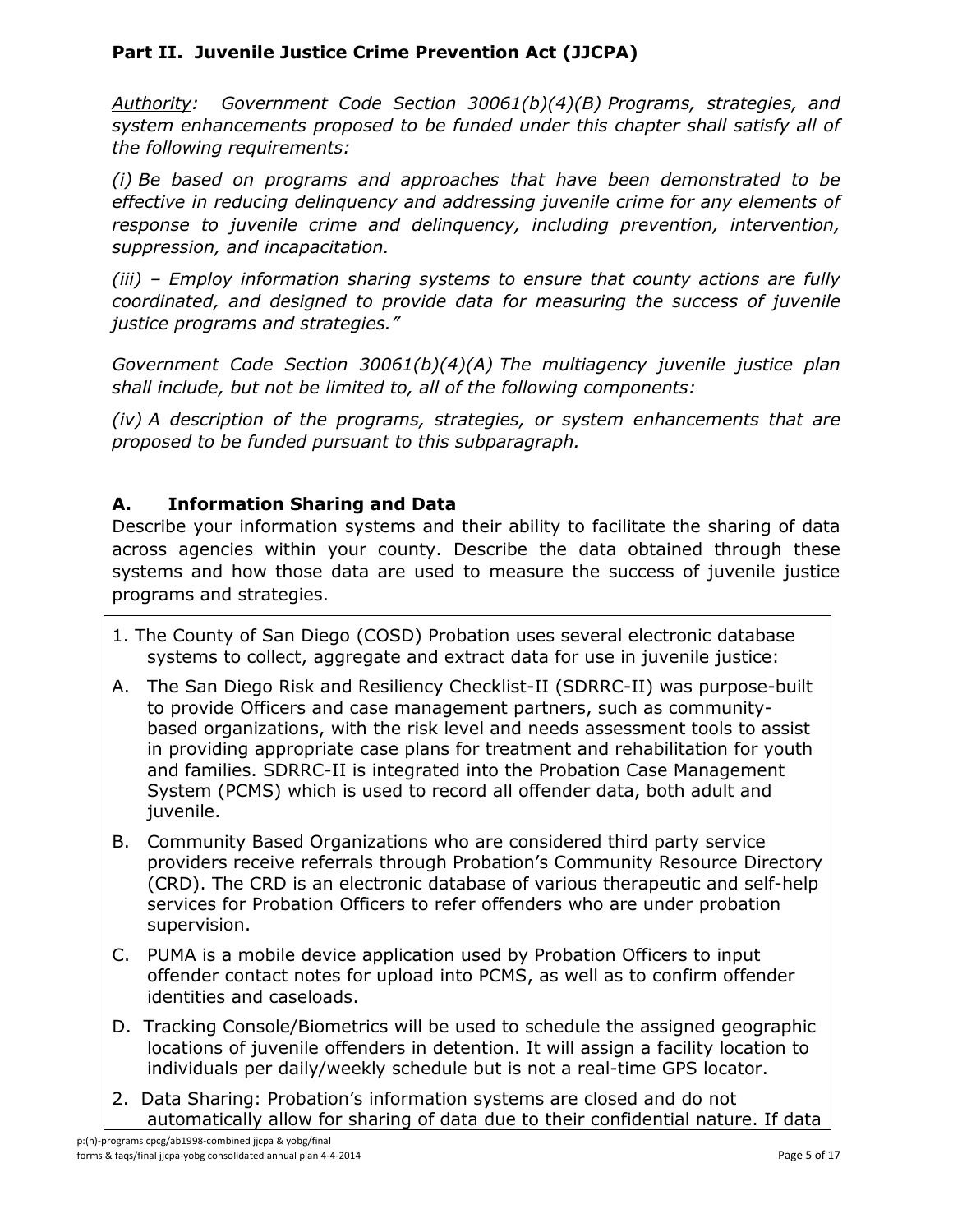is deemed necessary to share with another agency, a formal agreement is constructed which delineates exactly what data, its quantity, its frequency and to which end-users with whom it will be shared. Probation strictly monitors the sharing of all data permitted by agreement and terminates agreements as soon as they are no longer needed.

- 3. Data gathered from SDRRC-II/PCMS includes personal information, court orders and officer supervision notes. Rehabilitation services and referrals to the CRD are stored in PCMS, as well as family connections, gang affiliations, DNA evidence status, arrest details, sustained petitions, probation violations, institutional commitments, and completion of probation, restitution and community service.
- 4. Corrections Standards Authority data elements are tracked during periods of program participation per juvenile. Exit data is used to identify juvenile reference groups because random assignment is not possible and equitable samples of non-program participants are not available. Therefore, outcomes are compared against a "reference group" rather than a control group. Maintaining strong performance is an overall goal of all JJCPA programs and annual data is used to track rates of change in arrests, probation referrals and violations, program enrollment, sustained petitions, and institutional commitments.

## **B. Funded Programs, Strategies and/or System Enhancements**

Using the template on the next page, describe each program, strategy and/or system enhancement that will be supported with funding from JJCPA, identifying anything that is co-funded with Youthful Offender Block Grant (YOBG) moneys.

## **JJCPA Funded Program, Strategy and/or System Enhancement**

*This template should be copied as many times as needed to capture every program, strategy and system enhancement you plan to fund next year.*

#### *Program Name:*

Breaking Cycles

## **Evidence Upon Which It Is Based:**

Breaking Cycles is an evidence and outcome-based program. The Criminal Justice Research Division of the San Diego Association of Governments (SANDAG) utilizes a quasi-experimental program evaluation design to measure outcomes in which program participants are compared to previous participants on probation compliance and recidivism measures. In addition, pre-post comparisons are made for program participants related to changes in risks and needs, as well as treatment-related outcomes.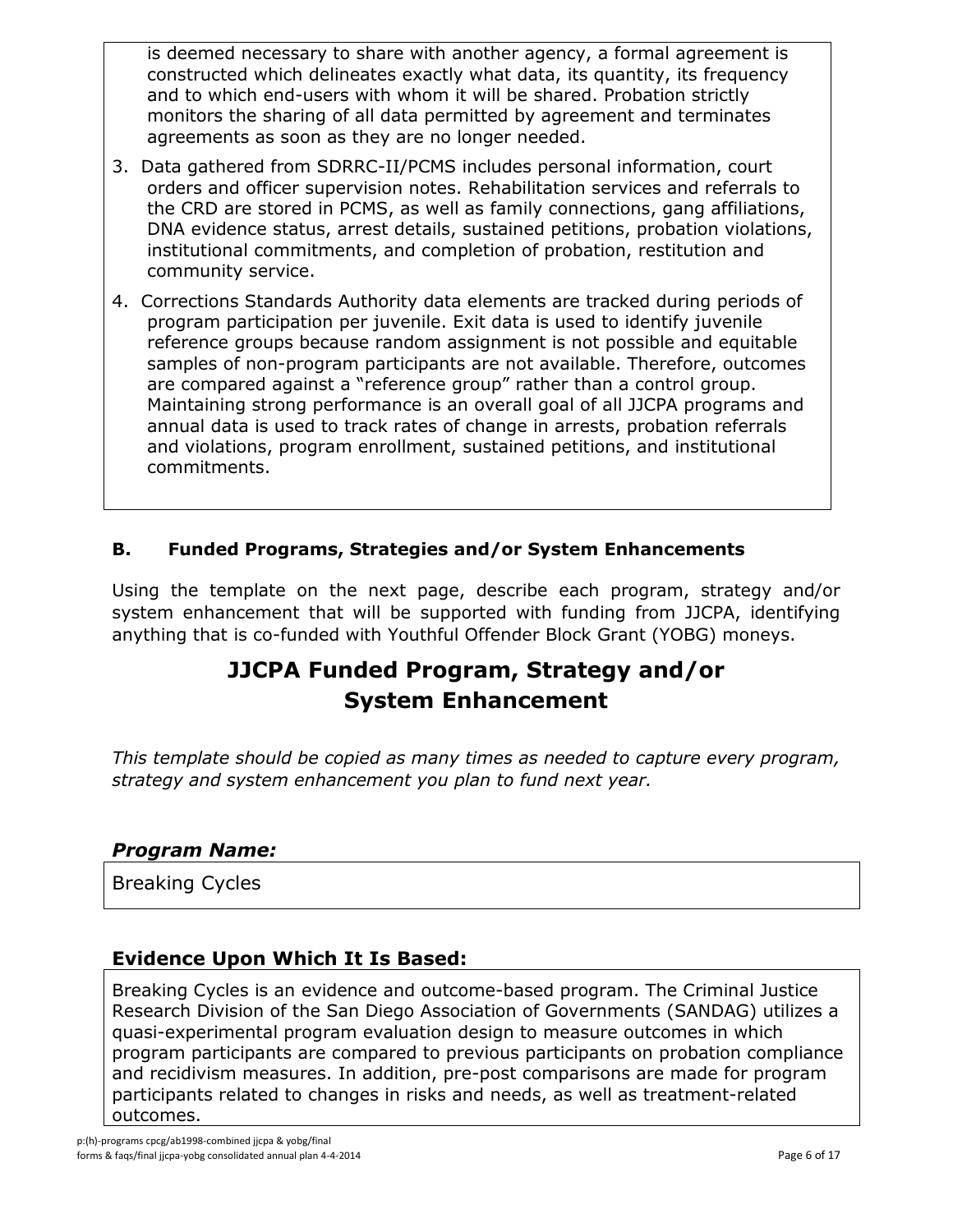## *Description:*

Breaking Cycles is a graduated response program for medium to high-risk youth, ages 12 to 18. Youth are committed to Breaking Cycles by the Juvenile Court for a period of 150, 240 or 365 days. A multi-disciplinary team assessment process is used to review risk and needs and to develop a comprehensive case plan in response to the risks and needs assessed. Parents/caregivers and other family members are encouraged to participate in all aspects of the program, including parent support groups to ensure the youth is successful. Utilizing a team approach with the Probation Officer as the lead, Breaking Cycles provides a seamless continuum of services and graduated responses, with the ability to move the probationer up or down the continuum without returning the Juvenile Court, provided there is no new arrest.

This continuum of services assists in the transition from custody to the community and from program to program, thereby ensuring greater success for the youth in maintaining a crime-free and drug-free lifestyle. The Breaking Cycles umbrella of services includes assessment and reassessment teams, alcohol and drug treatment, mental health services, individual and family counseling, community supervision, case management and a variety of programming options, including custodial and non-custodial.

## *Program Name:*

Juvenile Drug Court

### **Evidence Upon Which It Is Based:**

Juvenile Drug Court is an evidence and outcome-based program. The Criminal Justice Research Division of the San Diego Association of Governments (SANDAG) utilizes a quasi-experimental program evaluation design to measure outcomes in which program participants are compared to previous participants on probation compliance and recidivism measures. In addition, pre-post comparisons are made for program participants related to changes in risks and needs, as well as treatmentrelated outcomes.

#### *Description:*

The Juvenile Drug Court program (JDC) is a partnership of the Juvenile Court, Public Defender, District Attorney, Probation, Health and Human Services Agency/Behavioral Health Services, treatment providers and law enforcement. This program serves youth with substance abuse needs and a history of drug treatment non-compliance.

The program goal is to help youth eliminate addiction and reduce criminogenic needs through intensive supervision and recovery services. Program elements include frequent JDC appearances, outpatient treatment services, intensive supervision including frequent drug testing with incentives for compliant behavior and immediate consequences/sanctions for non-compliant behavior. Non-compliant events include testing positive for alcohol or other drugs, failing to attend treatment, refusing to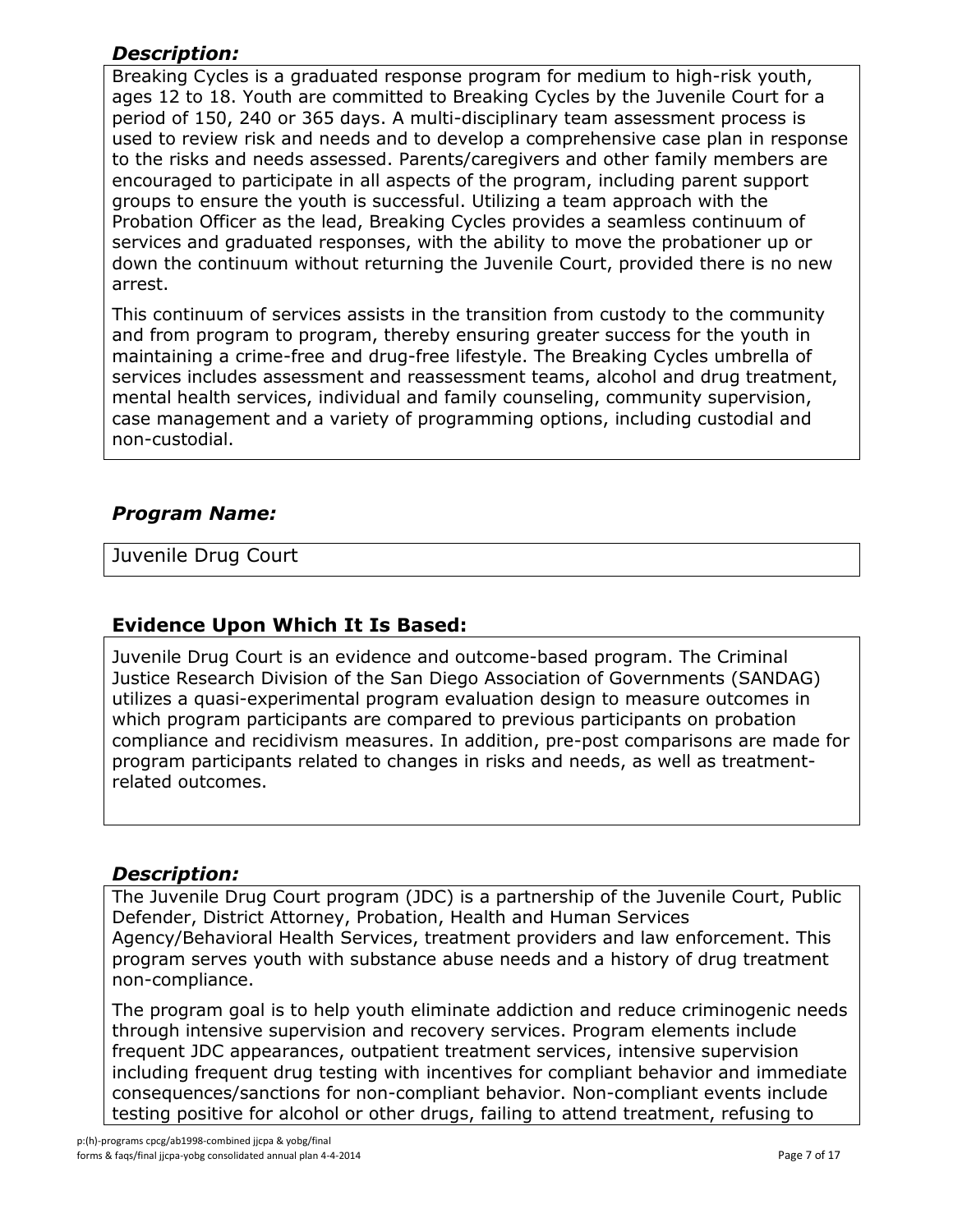participate in treatment, not attending school or failing to abide by the rules of their home or placement.

Juvenile Recovery Specialists (JRS) assigned to the Substance Abuse/JDC Unit refer minors to local substance abuse treatment programs. Substance abuse treatment providers report on minor's progress to the case worker. Case workers conduct field visits and drug testing at schools and homes. Probation Officers provide case management and progress reports to the court on community, school, and family issues. Before each JDC session, the JDC Team reviews each minor's progress, including treatment and his/her behavior in the community and at home. Compliance to individual case plan goals is required for program graduation.

## *Program Name:*

Substance Abuse Services (SAS) Program

#### **Evidence Upon Which It Is Based:**

SAS is an evidence and outcome-based program. The Criminal Justice Research Division of the San Diego Association of Governments (SANDAG) utilizes a quasiexperimental program evaluation design to measure outcomes in which program participants are compared to previous participants on probation compliance and recidivism measures. In addition, pre-post comparisons are made for program participants related to changes in risks and needs, as well as treatment-related outcomes.

#### *Description:*

The Substance Abuse Services (SAS) program was designed for youth with no prior substance abuse treatment experience. Through SAS, Juvenile Rehabilitation Specialists (JRS) provide case management, regular drug testing, and referral services through community based organizations.

Youth with moderate substance abuse issues submit to drug testing three times per month as long as they are able to maintain sobriety at a lower level of supervision.

Youth with a higher level of need are enrolled in a treatment program that includes more intensive probation supervision, as well as substance use classes. These youth are drug-tested a minimum of two times per month by Probation, in addition to testing conducted by the treatment program.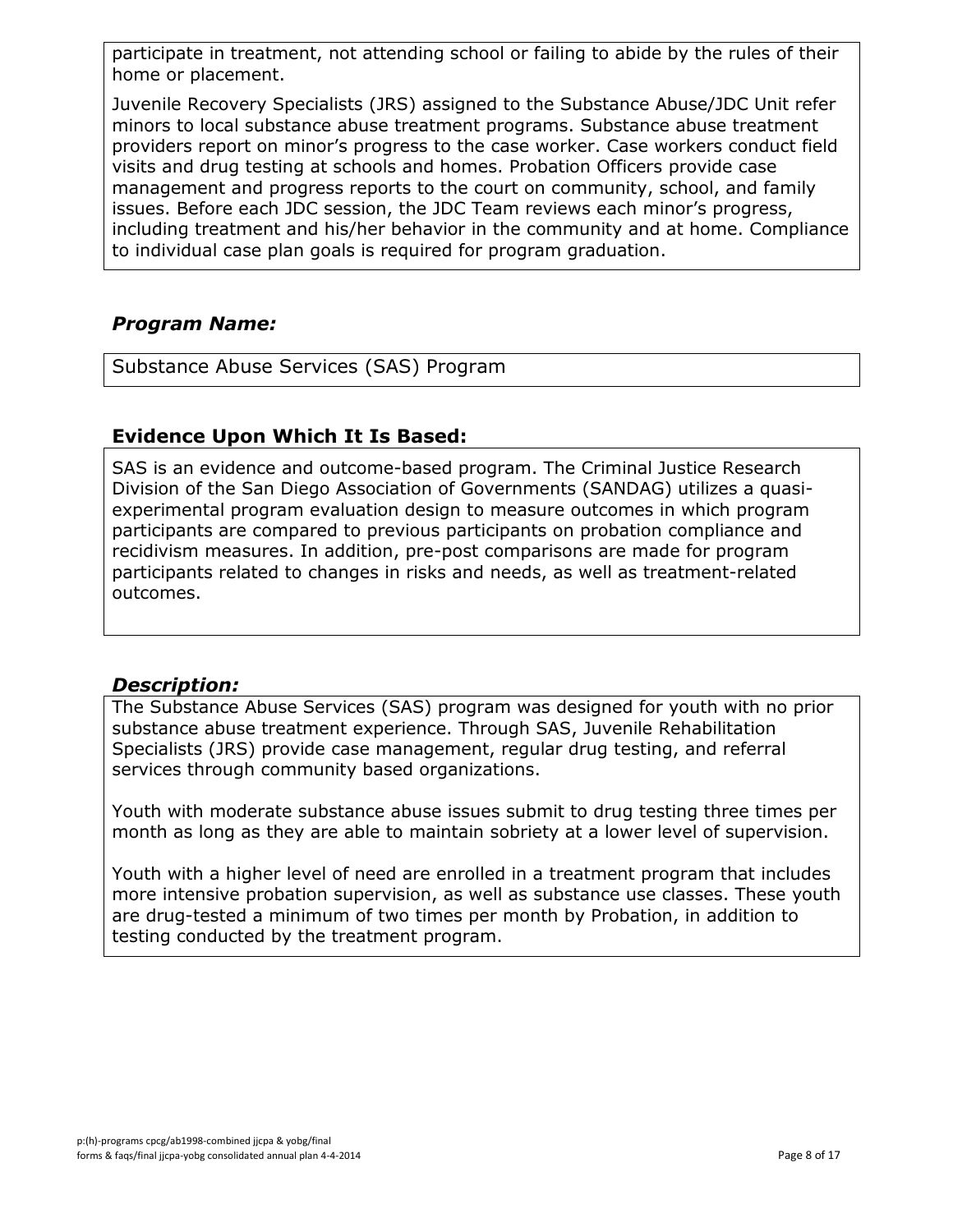#### Community Assessment Teams (CAT)

## **Evidence Upon Which It Is Based:**

CAT is an evidence and outcome-based program. The Criminal Justice Research Division of the San Diego Association of Governments (SANDAG) utilizes a quasiexperimental program evaluation design to measure outcomes in which program participants are compared to previous participants on probation compliance and recidivism measures. In addition, pre-post comparisons are made for program participants related to changes in risks and needs, as well as treatment-related outcomes.

#### *Description:*

Community Assessment Teams (CAT) are community based and family oriented teams who utilize a multi-disciplinary approach to provide case management services to youth. The teams are comprised of case managers, Probation Officers, alcohol and drug specialists, parent educators, mental health professionals, and school representatives. These services are alternatives to more formal action with the juvenile justice and education systems, such as detention, court, probation, expulsion, and correctional camps, which are costly to taxpayers. Many of these families have a history of substance abuse, sexual/physical abuse, limited education, and underdeveloped social skills.

The CAT program represents collaboration among the San Diego County Probation Department and various CBOs throughout the region. The County contracts with community agencies to provide the services with community agencies to provide services with the agencies collaborating with Probation Officers assigned to the regions.

Youth are referred to the program by Probation, schools, law enforcement, community-based agencies and self-referral. CAT offers a spectrum of prevention and low-level intervention support services including, but not limited to, case management, counseling, skills building, behavioral health, academic assistance, and community services.

Services are provided to address issues such as anger management problems, violence, alcohol and other drug use, gang involvement, school problems and other anti-social behaviors. After initial screening, the youth and family may be referred directly to services outside the program. Family assessments are completed as indicated and case managers collaborate with client families to develop case plans for increasing strengths and addressing issues.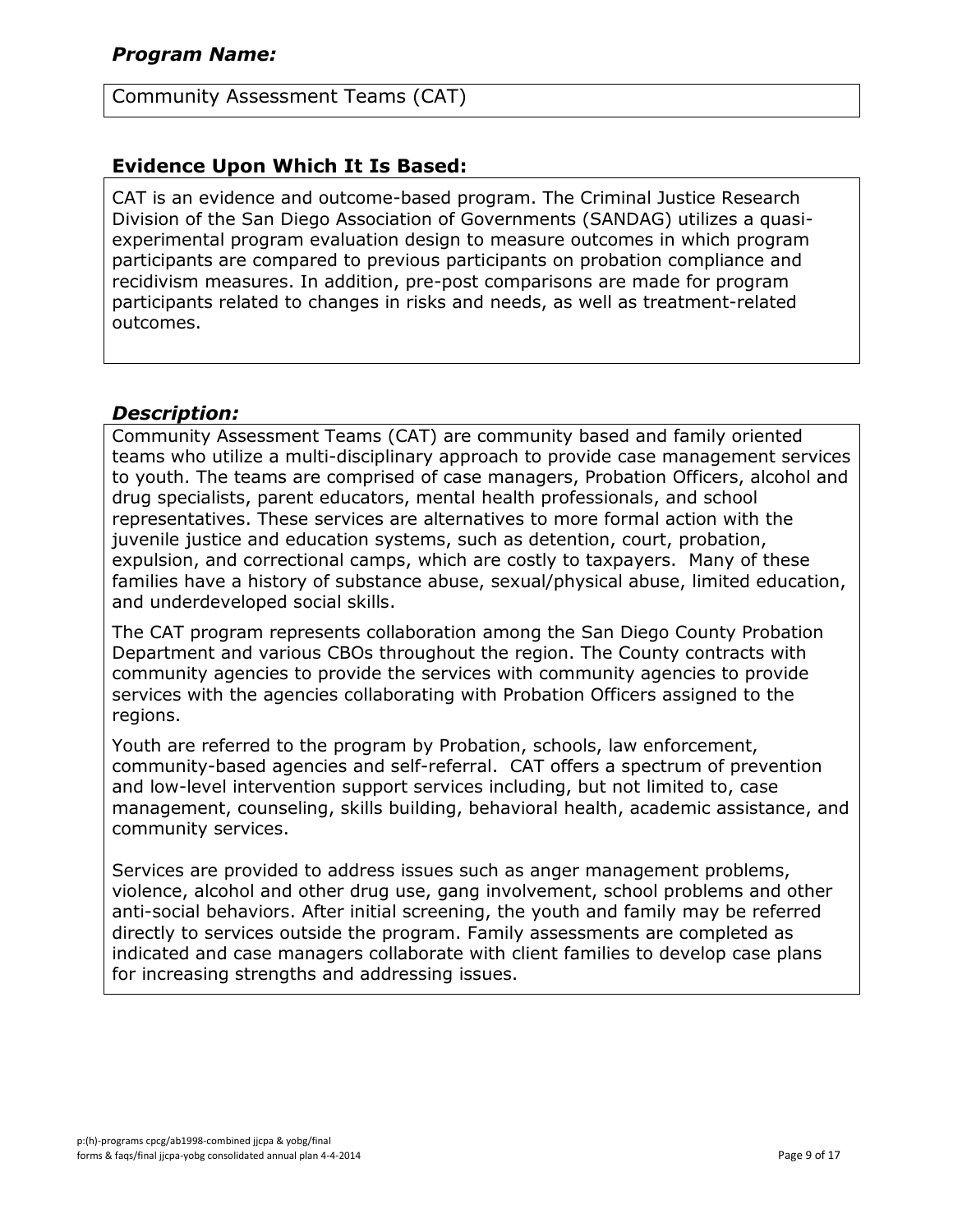Forensic Assistance for Stabilization and Treatment of Juvenile Offenders (JFAST)

## **Evidence Upon Which It Is Based:**

JFAST is an evidence and outcome-based program. The Criminal Justice Research Division of the San Diego Association of Governments (SANDAG) utilizes a quasiexperimental program evaluation design to measure outcomes in which program participants are compared to previous participants on probation compliance and recidivism measures. In addition, pre-post comparisons are made for program participants related to changes in risks and needs, as well as treatment-related outcomes.

#### *Description:*

Juvenile Forensic Assistance for Stabilization and Treatment (JFAST) is a comprehensive, coordinated program that addresses the mental health needs of juvenile offenders. JFAST partners include the San Diego Superior Court, San Diego County Behavioral Health/Juvenile Forensic Services, the Probation Department, the District Attorney and the Public Defender. JFAST's mission is to promote rehabilitation and public safety, and to reduce recidivism by providing access to individualized treatment of mentally ill youth using a community treatment approach.

Implemented in July 2010, JFAST incorporates a collaborative, evidence-based drug court model to provide youth access to individualized treatment. Partners from the Probation Department, Juvenile Court, Public Defender, District Attorney, San Diego County Behavioral Health/Juvenile Forensic Services and a community based organization contractor make up the JFAST team. The team meets weekly to review candidates for the program, develop treatment plans and assess youth progress/graduation criteria.

The program's objective is to enroll participants in individualized mental health programs that utilize a community treatment approach, which can include individual and/or group therapy, case management, wrap-around services, the San Diego Regional Center, education assistance as well as referrals to medication assistance.

The program also uses a combination of incentives and sanctions to encourage positive behavior or address program noncompliance. Youth who are accepted in the JFAST program typically have a mental health diagnosis beyond an Axis I – Conduct Disorder. The JFAST program works with participants who have experienced significant mental health episodes which threaten in-home placement and may place them at risk for removal to a group home or residential treatment facility.

JFAST is one of the last available options to keep youth in their home prior to a recommendation to the court for commitment into a residential treatment facility.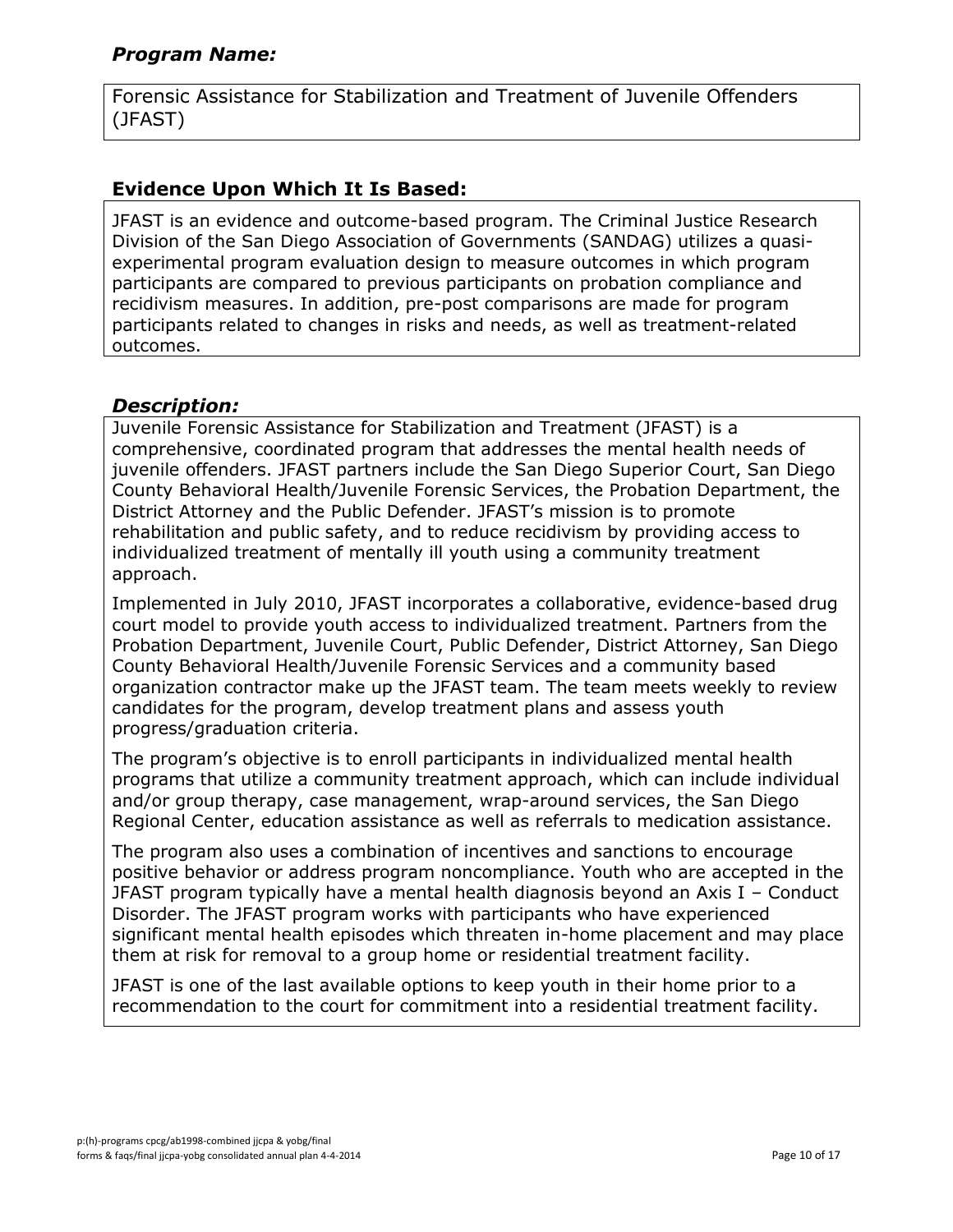JJCPA Evaluation

### **Evidence Upon Which It Is Based:**

N/A

#### *Description:*

The JJCPA evaluation for San Diego County is conducted by the Criminal Justice Research Division of San Diego Association of Governments (SANDAG), as part of the cross-site evaluation for all JJCPA programs across the state. SANDAG provides program and statistical evaluation services for the JJCPA programs managed by the County of San Diego Probation Department and its partners.

SANDAG publishes the JJCPA Annual Report and submits an annual program report to the Board of State and Community Corrections.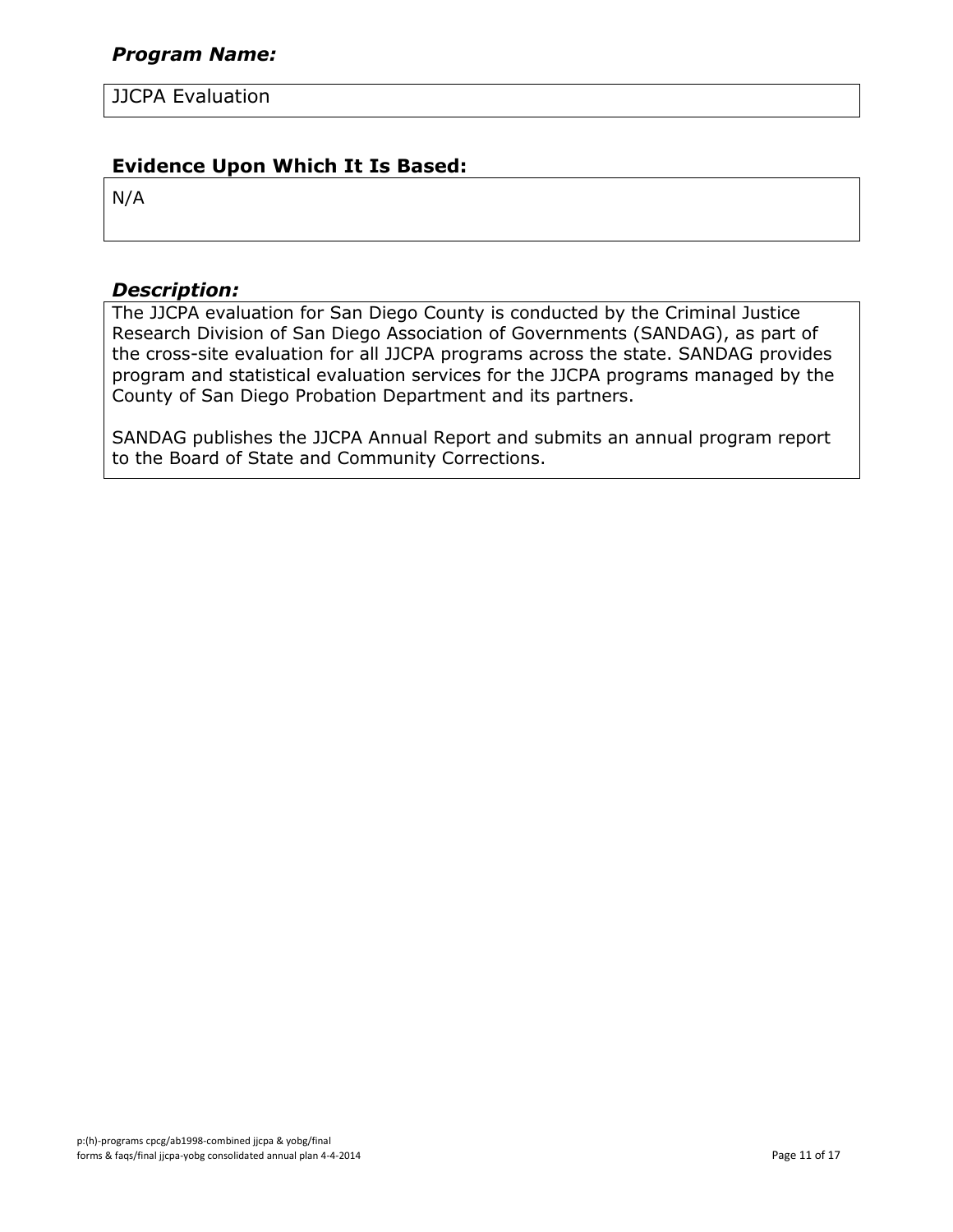## **Part III. Youthful Offender Block Grant (YOBG)**

*Authority: Welfare & Institutions Code Section 1961(a) – On or before May 1 of each year, each county shall prepare and submit to the Board of State and Community Corrections a Juvenile Justice Development Plan on its proposed programs, strategies, and system enhancements for the next fiscal year from the Youthful Offender Block Grant Fund described in Section 1951. The plan shall include all of the following:*

*(1) A description of the programs, placements, services, strategies, and system enhancements to be funded by the block grant allocation pursuant to this chapter, including, but not limited to, the programs, tools, and strategies outlined in Section 1960.*

*(2) A description of how the plan relates to or supports the county's overall strategy for dealing with youthful offenders who have not committed an offense described in subdivision (b) of Section 707, and who are no longer eligible for commitment to the Division of Juvenile Facilities under Section 733 as of September 1, 2007.*

*(3) A description of any regional agreements or arrangements to be supported by the block grant allocation pursuant to this chapter.*

*(4) A description of how the programs, placements, services, or strategies identified in the plan coordinate with multiagency juvenile justice plans and programs under paragraph (4) of subdivision (b) of Section 30061 of the Government Code.*

## **A. Strategy for Non-707(b) Offenders**

Describe your county's overall strategy for dealing with non-707(b) youthful offenders who are not eligible for commitment to the Division of Juvenile Justice. Explain how this Plan relates to or supports that strategy.

The focus of the County of San Diego Probation Department's Youthful Offender Unit (YOU) program is client rehabilitation and community safety. YOU utilizes a collaborative approach for providing learning and growth opportunities to the participants and supervises youthful offenders by teaming with community-based organizations and other County departments.

Programming during the custodial phase of the program is evidence-based and focuses on behavior change. Community based organizations work with the clients in custody to prepare them for transition back into the community. The youth's case plan both in and out of custody aids participants in achieving sobriety, improving literacy and educational levels, finding full-time employment, and addresses criminogenic factors, such as pro-criminal peer association related to gang violence.

The San Diego County Probation department will continue to focus on offender rehabilitation and community safety. The department regularly conducts comprehensive needs assessments to identify and correct facility gaps to fully support the YOU program, its goals, and mission.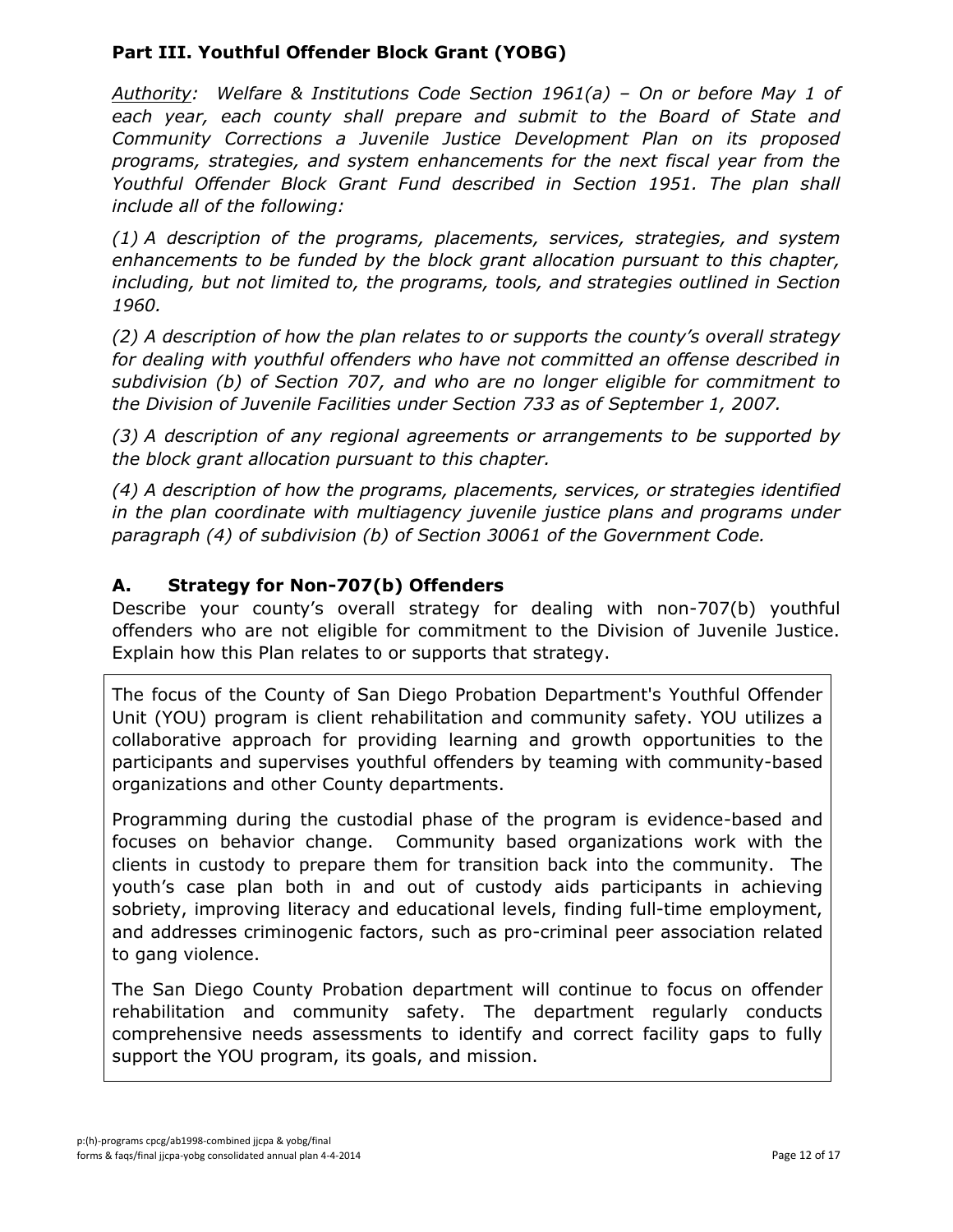#### **B. Regional Agreements**

Describe any regional agreements or arrangements to be supported with YOBG funds.

N/A

#### **C. Funded Programs, Placements, Services, Strategies and/or System Enhancements**

Using the template on the next page, describe the programs, placements, services, strategies, and system enhancements to be funded through the YOBG program. Explain how they complement or coordinate with the programs, strategies and system enhancements to be funded through the JJCPA program.

## **1. YOBG Funded Program, Placement, Service, Strategy and/or System Enhancement**

#### *Program Name:*

Juvenile Hall-Youthful Offender Unit (YOU)

## *Nature of Coordination with JJCPA:*

N/A

## *Description:*

The County of San Diego Probation Department's Youthful Offender Unit institutional program will continue to provide custodial programming, coordination and oversight of services to ensure that the needs of participant youth are met.

Risk assessments are conducted to measure participant alcohol and drug involvement, risk and resiliency metrics, literacy, educational level, and competencies. A multi-disciplinary team creates individual case plans, which include re-entry rehabilitative services for each youth. All youth housed in this custodial program are provided with individual cognitive behavioral therapy and group programs.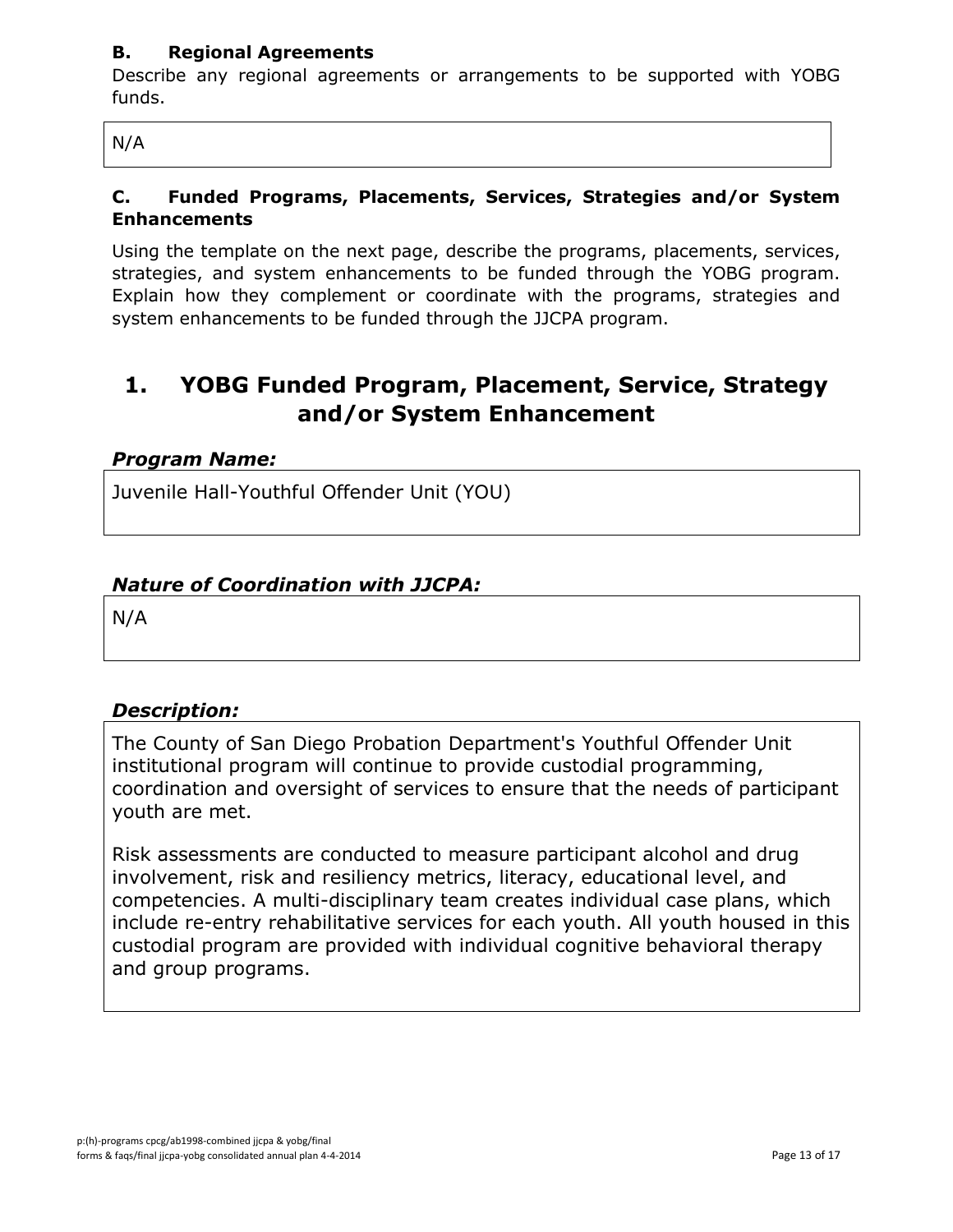## **2. YOBG Funded Program, Placement, Service, Strategy and/or System Enhancement**

## *Program Name:*

Community Supervision

### *Nature of Coordination with JJCPA:*

N/A

#### *Description:*

Upon a participant's release into the community, County of San Diego Probation supervision begins. A Probation Officer will be assigned to each youth who will aid in the youth's transition from detention into the community. Supervision focuses on a case plan prepared through a risk assessment tool to identify the top areas for the Probation Officer to focus on with the youth and family. The Probation Officer makes referrals to community-based treatment programs which may include, but are not limited to, gang intervention, mental health, drug/alcohol treatment, relationship violence prevention and education continuation. The Probation Officer stays engaged with the youth, family and service providers to work with the youth towards positive behavior change and completion of Probation conditions. Ultimately the goal is for the youth to become a law abiding and thriving citizen of the community.

All Probation Officers are trained in Integrated Behavioral Intervention Strategies (IBIS), which is an Evidence Based Practice (EBP) of teaching Probation Officers skills on how to interact and approach youth and families through motivational interviewing and cognitive-based tools.

## **3. YOBG Funded Program, Placement, Service, Strategy and/or System Enhancement**

#### *Program Name:*

Reading Legacies

## *Nature of Coordination with JJCPA:*

N/A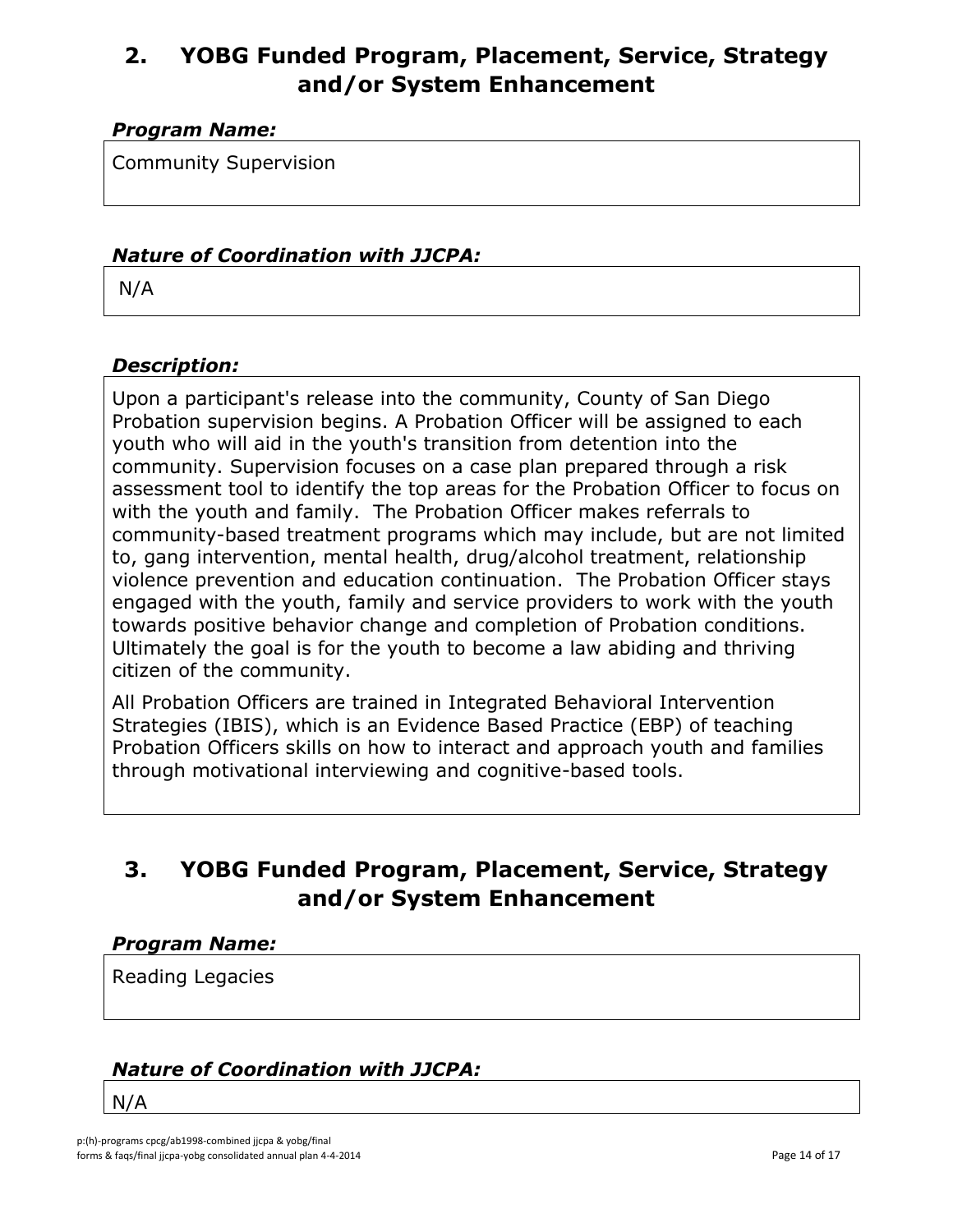### *Description:*

Literacy services are provided to probationers who are Department of Juvenile Justice (DJJ) or DJJ eligible youth. This program assists youth in uniting with their families through the bonding experience of reading aloud together. Participants are recorded reading a book; a DVD of the recording along with the book that was read is sent home to the participant's children or children in the participant's family life.

Literacy has shown to be an Evidence-Based Practice that may positively impact recidivism. It also raises the self-esteem and confidence of participants, many whom request repeat participation after receiving positive feedback from family.

## **4. YOBG Funded Program, Placement, Service, Strategy and/or System Enhancement**

#### *Program Name:*

Transitional Housing

## *Nature of Coordination with JJCPA:*

N/A

## *Description:*

The Probation Department has ongoing contracts with multiple providers for transitional housing and supportive case management services for youth age 18 and older who are being released from custodial settings and have no stable housing.

Stable living environments positively impact life skills, increase selfsufficiency, and may lead to successful employment and a higher standard of living.

## **5. YOBG Funded Program, Placement, Service, Strategy and/or System Enhancement**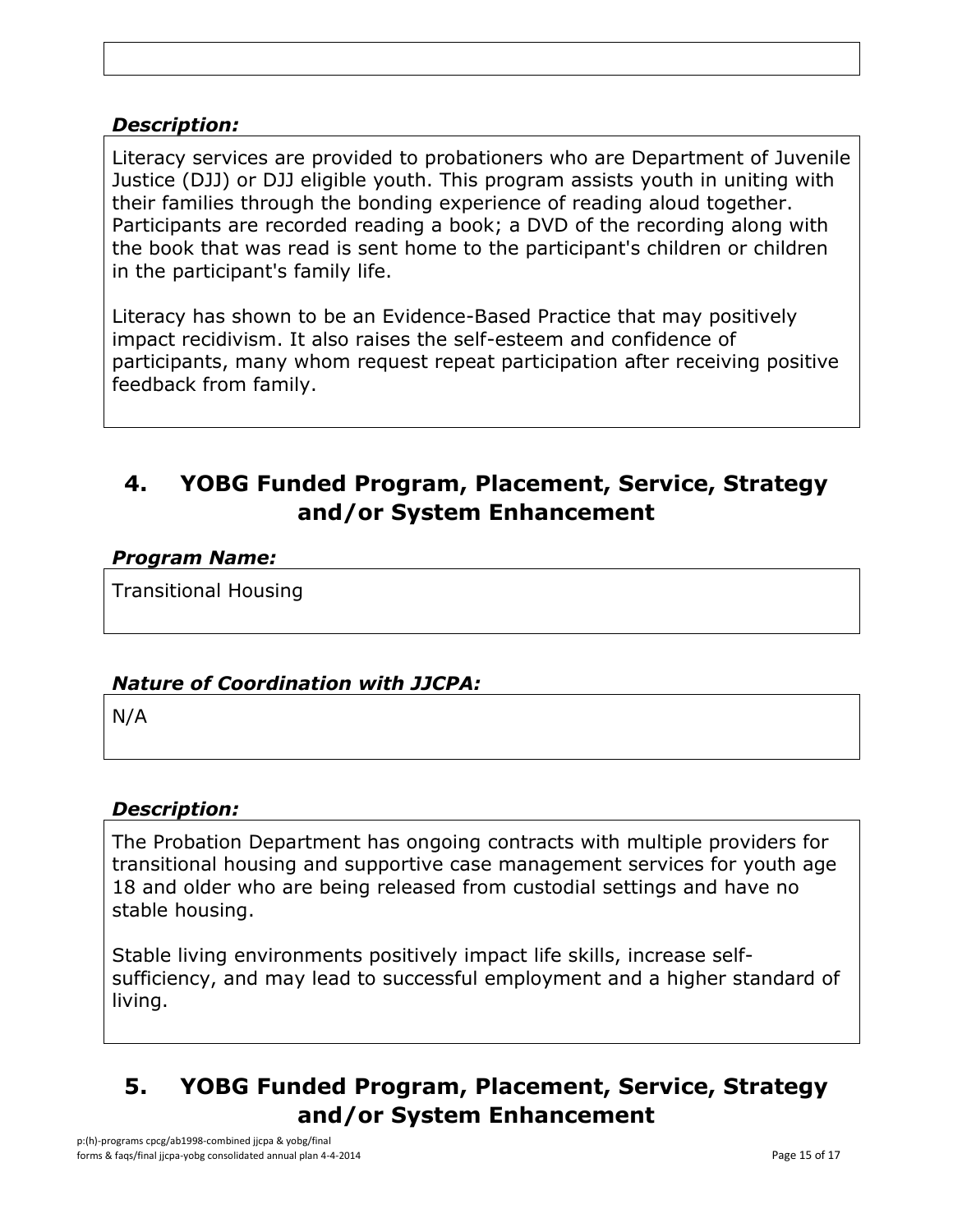Youthful Offender Rehabilitative Program

## *Nature of Coordination with JJCPA:*

N/A

### *Description:*

The Probation Department has ongoing contracts with Second Chance, a community-based organization, to provide services to Department of Juvenile Justice (DJJ) and DJJ-eligible youth who have demonstrated behavioral difficulties, including delinquency, substance abuse, and/or mental health problems. The primary emphasis of services is placed on group counseling, educational activity, and individual supportive counseling as needed. These services are provided both within institutions and outside, in the community.

Funds will pay for cognitive behavioral therapy, literacy education, aggression replacement, victim impact/awareness, violence prevention, gang influence and gender-specific training, as well as direct mental health therapy.